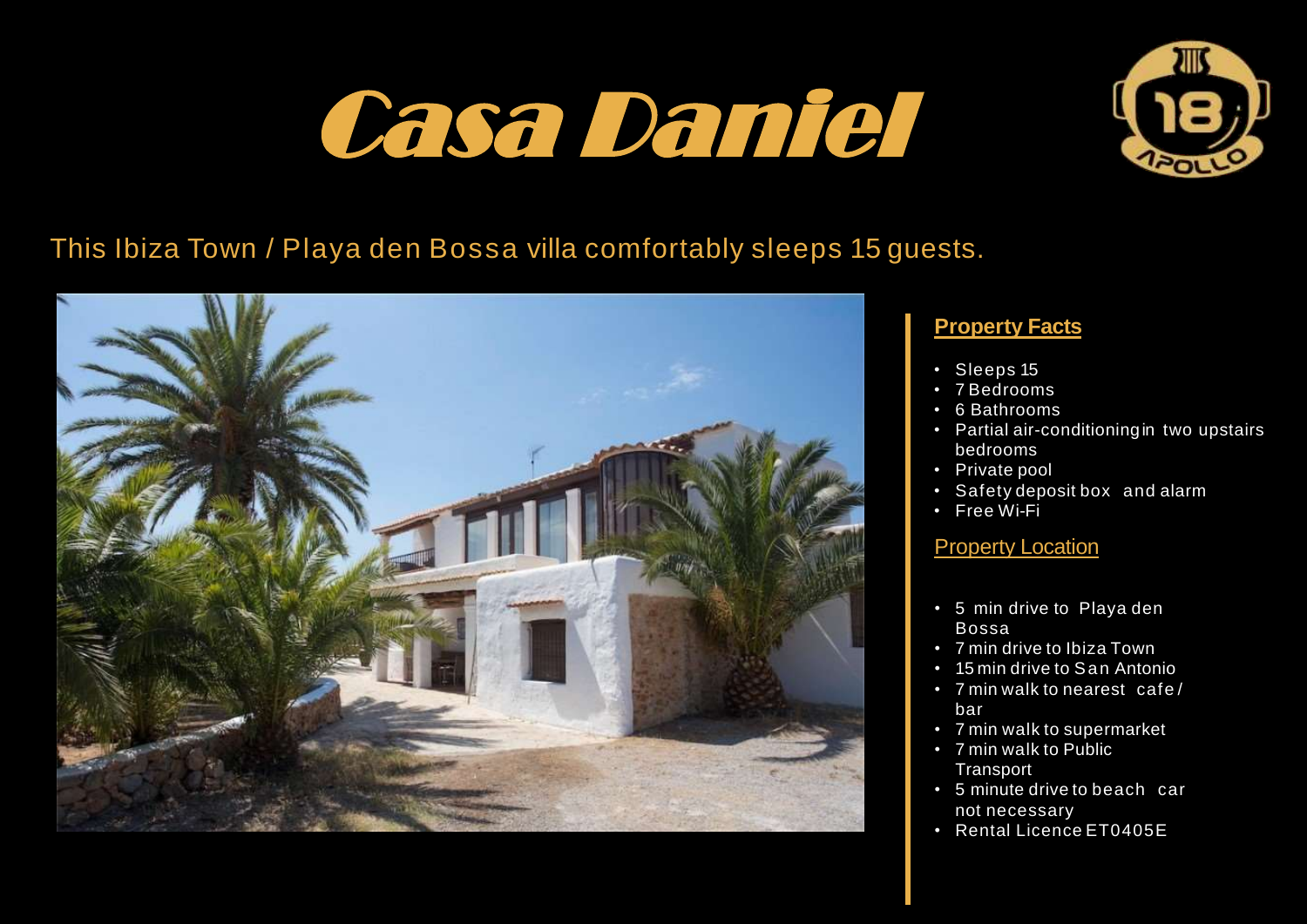



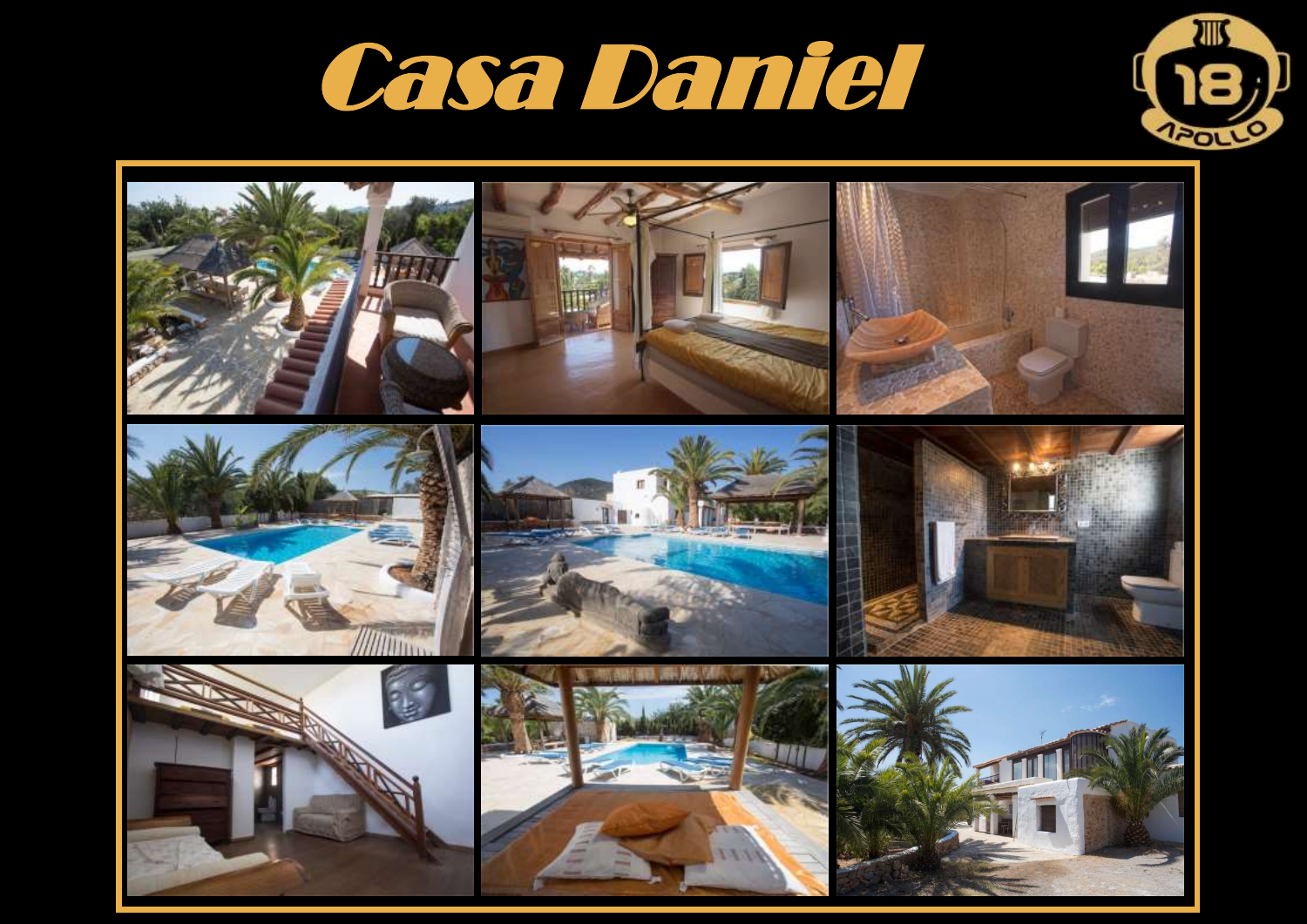# Casa Daniel



## This Ibiza Town / Playa den Bossa villa comfortably sleeps 15 guests.

#### **About VillaDaniel**

Villa Daniel is a beautiful, large villa in the Playa den Bossa area. This 400-year-old typical Ibizan finca was one of the original country farmhouses of this location – S a Carroca. Just outside of Ibiza Town, it's a popular& convenient villa rental area.

#### **Balinese Influences**

This charming and unusual property retains many of the original finca features, now blended with quirky, Balinese influences that have been added to the property over the years. Both the interior and the grounds surrounding the pool have been graced by the owner's stylish makeover.

#### **Security**

Entrance to the property is through a large sliding gate thatleads you into an ample parking area. Entry to the finca is via a side door with an additional metal security gate that leads you into a cool, tiled hallway with a twin bedroom situated to the left. The original stone staircase leads to the first floor to your right.

Traditional architecture Leading through from the hall is a large dining room with the original, heavy double doors that open onto the front of the house. To the right is a Balinese tiled bathroom with a stone bath and

another twin bedroom with a high ceiling and wood panelled walls. Continuing on from the dining room is a modern kitchen diner that stillretains its Ibicenco feel with the beamed ceiling and an ancient farm thresher imaginatively converted intoa kitchen table. Again, there are original heavy oak doors opening onto the front of the house. Adjoining the kitchen is a cute little social seating area, perfect for relaxing with a pre-dinner drink while the meal is being prepared!

#### **Cool layout**

Up the steep, stone staircase from the hallway, you reach the first floorof Villa Daniel, which has an equally interesting layout. Three bedrooms are arranged around a central chillout/sitting area which is perfect for escaping the intense heat of the midday sun. The first bedroom is a rustic double room with stripped floors, original panelled wardrobes and a circular, sunken, glass-walled shower that looks out over the garden – but there is a curtain if you prefer more privacy! There is an adjoining washroom withtoilet.

#### **Mezzanine**

The second bedroom has two twin beds on a mezzanine floor above a small sitting/dressing room with an adjoining stone bathroom that

features a pebble-floored shower and a Balinese stone wash basin. Situated at the far end of the sitting room is anotherdouble bedroom with a four poster bed, adjoining Balinese tiled bathroomand a private balcony overlooking the garden.

#### **Annexes**

There are two further external annexes in the grounds of Villa Daniel. The first is located to the side of the kitchen and is simply furnished with three single beds and an en-suite bathroom. The second annexe is located at the other side of the pool, behind the outside dining area. It features attractive, exposed stone walls, has two four poster twin beds and a newly installedmodern shower room with toilet.

### **Garden, pool & BBQ**

The garden of Villa Daniel is a wonderful social space with a large pool, sun loungers and a shaded, bamboo and wood chill-out daybed. Next to the pool is a long table and benches shaded beneath a Balinese wooden canopy roof, located near the brick-built barbeque, making it ideal for long,lazy lunches or pool-side dining at night.

## **Property Facts**

Sleeps 15

- 7 Bedrooms
- 6 Bathrooms
- Partial air-conditioning in two upstairs bedrooms
- Private pool
- Safety deposit box and alarm
- Free Wifi

#### **Property Location**

- 5 min drive to Playa den Bossa
- 7 min drive to Ibiza Town
- 15 min drive to San Antonio
- 7 min walk to nearest cafe / bar
- 7 min walk to supermarket
- 7 min walk to Public **Transport**
- 5 minute drive to beach car not necessary
- Rental Licence ET0405E